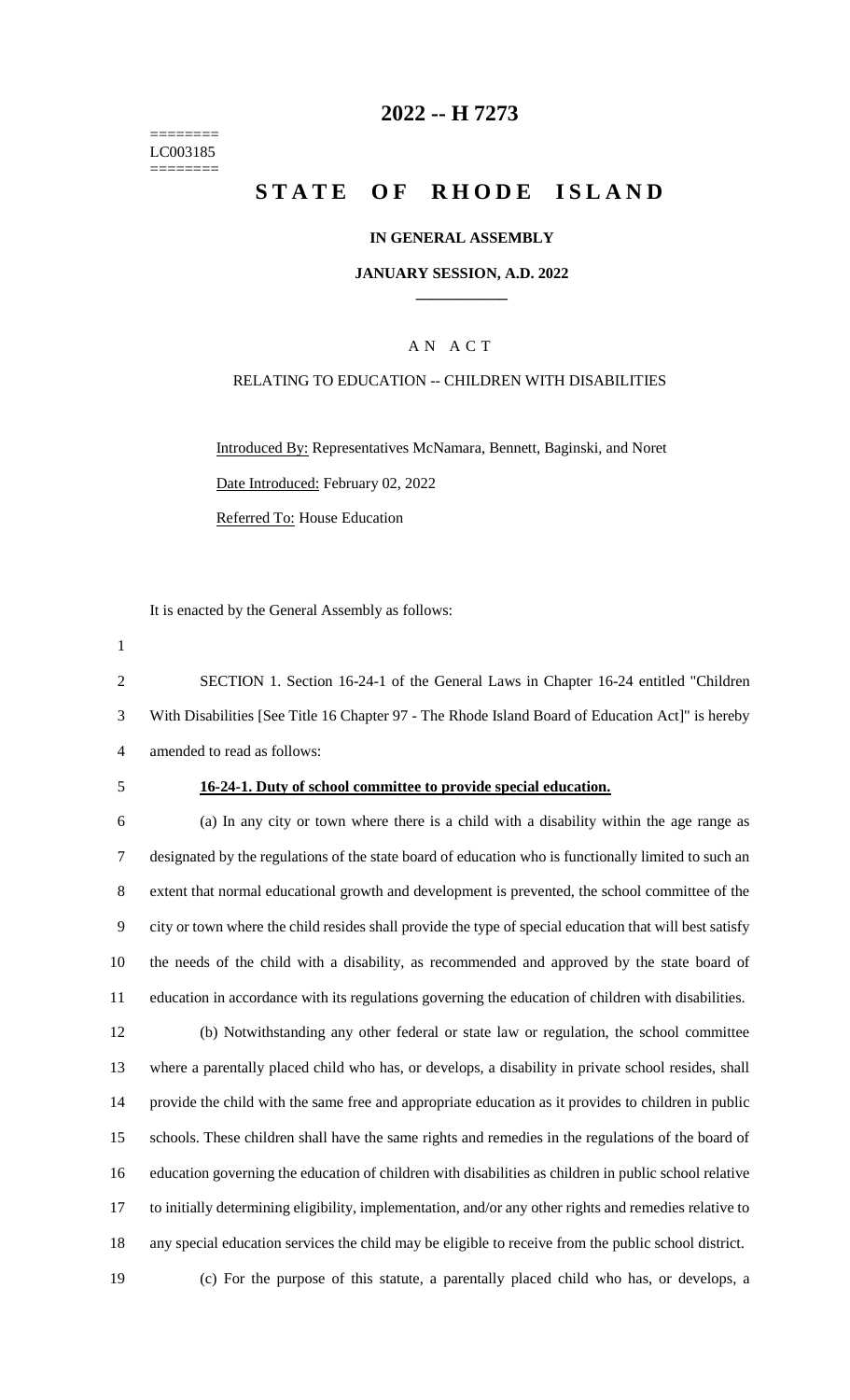disability in private school is defined as a child enrolled or placed in a private school by the unilateral decision of his or her parents and without consolation of the public school district, who either has, or at some point while at the private school is diagnosed with, a learning disability. Parents who unilaterally enroll their child in a private school are required to pay the tuition costs related to the child's education that are unrelated to the child's disability, and the public school district where the child resides is responsible for payment of the services related to the child's disability as developed and determined in the child's individual education plan.

 (d) For the purpose of this statute, a free and appropriate education is defined as special education services and related services that:

 (1) Are provided at public expense, under public supervision and direction, and without charge;

 (2) Meet all of the standards and requirements of the state of Rhode Island department of education and requirements of the regulations of the board of education governing the education of children with disabilities, which shall include initial evaluation and determination procedures;

(3) Include preschool, elementary school, or secondary school education in the state; and

 (4) Are provided in conformity with an individualized education program that meets the requirements of the regulations of the board of education governing the education of children with disabilities.

 (e) In those cases that an individual education plan has been adopted for a child and the child moves to another town or city, the plan shall remain in effect until a new plan is adopted for the child in the new town or city.

 (f) A child with a disability as referenced in subsection (a) of this section shall have available to them any benefits provided by this section up to their twenty-first birthday, in accordance with the student's individualized education program (IEP). Provided, in the event such a child with a disability is enrolled in a postsecondary or transitional educational program as part of the services provided to the child by the school committee or local education agency (LEA), and such child reaches twenty-one (21) years of age during a school or program year, then the school committee's or LEA's obligation to pay for the postsecondary or transitional program shall continue through to the conclusion of the school or program's academic year, in accordance with the student's individualized education program. Not later than sixty (60) calendar days prior to the child turning twenty-one (21) years of age, the local educational agency (LEA) shall provide the child and the parent or guardian with notice explaining the rights under this section that remain in effect at age twenty-one (21). Further, not later than sixty (60) calendar days prior to the child turning twenty-one (21) years of age, the state adult service agencies responsible for planning, funding and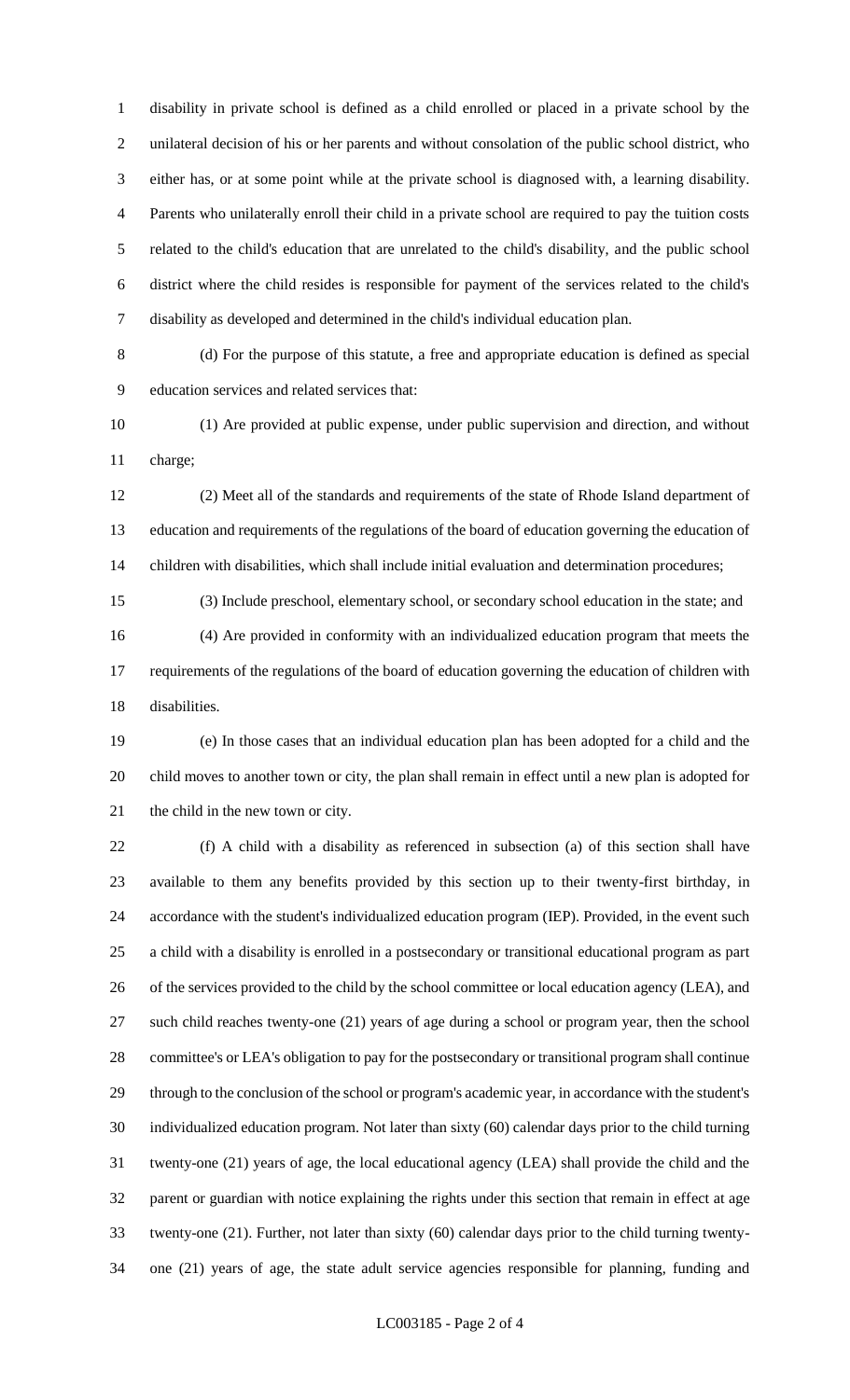providing services and supports for adults with developmental disabilities, including the state office of rehabilitation services (ORS) and the state department of behavioral healthcare, developmental disabilities and hospitals (BHDDH), shall provide the child and the parent or guardian with notice of the obligations and responsibilities that the respective agency owes to eligible recipients along with a level of funding and/or an individual support plan for the child twenty-one (21) years of age to receive. This section shall not be used to delay or defer the obligation of a state agency responsible for providing services to this population.

- 8 (g) For purposes of providing services under this chapter, "special education" shall have
- 9 the same meaning as used in 34 C.F.R. § 300.39 and includes speech-language pathology services
- 10 for students among the other services and supports provided for therein. The provision of speech-
- 11 language pathology services shall not cease or be terminated solely because a child has attained
- 12 nine (9) years of age or greater, if those services are still warranted.
- 13 SECTION 2. This act shall take effect upon passage.

#### ======== LC003185 ========